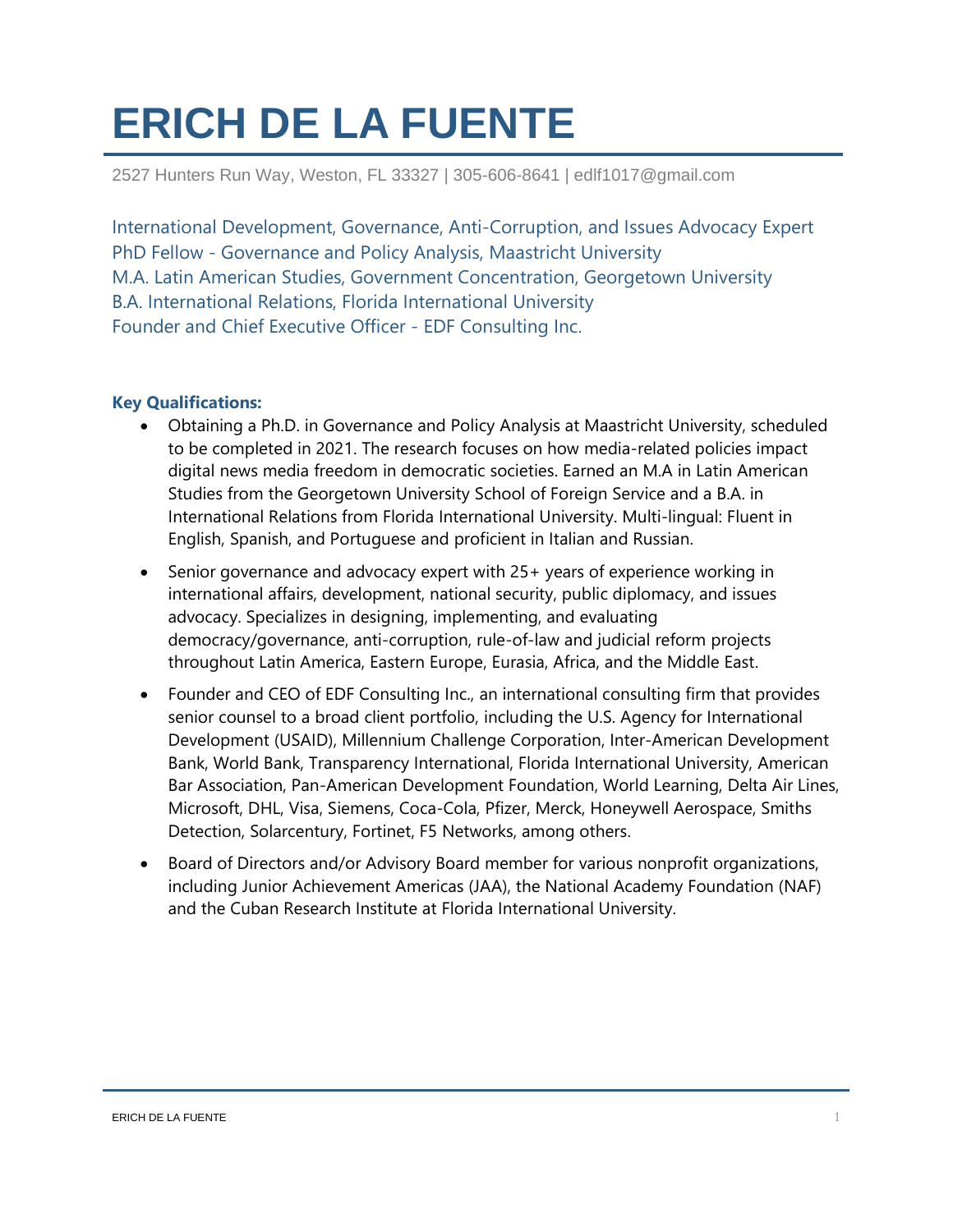## **Education:**

| <b>Expected</b> | Ph.D. Fellow – Governance and Policy Analysis                                                                 |
|-----------------|---------------------------------------------------------------------------------------------------------------|
| 2021            | Maastricht University, The Netherlands                                                                        |
| 1995            | Master of Arts - Latin American Studies, Georgetown University<br>Washington D.C., United States              |
| 1993            | Bachelor of Arts – International Relations, Florida International University<br>Miami, Florida, United States |
|                 | <b>Summary of Relevant Experience</b>                                                                         |

## **CEO, EDF Consulting Inc, (2001-Present)**

## **Miami, Florida / Buenos Aires, Argentina / São Paulo, Brazil / Kiev, Ukraine**

- Oversees the consulting firm's strategy and operations.
- Provides senior strategic counsel to USAID and various multilateral organizations operating in Latin America, Africa, Eurasia, Eastern Europe, and the Middle East in the areas of good governance, anti-corruption, rule-of-law, judicial reform, and issues advocacy.
- Select projects:
	- Mobilizing Action Against Corruption Activity (Armenia)
	- Justice Reform and Modernization Program (Colombia)
	- Criminal Justice System Strengthened Project (Dominican Republic)
	- Democracy Strengthening Program (El Salvador)
	- Transparency and Integrity Program (Guatemala)
	- Haiti Recovery Initiative (Haiti)
	- Judicial Reform Project (Jordan)
	- Institutional Development and Training Program (Nicaragua)
	- Millennium Challenge Corporation Country Programs (Paraguay & Rwanda)
	- Duteze Imbere Ubutabera (Let's Promote Justice) Activity (Rwanda)
	- Issues Advocacy Trainings -Transparency International (Ukraine/Georgia/Armenia/Latvia)
	- World Bank Corporate Governance/Procurement Strategy (Washington DC/Global)
- Designed government affairs, strategic communications, and issues advocacy strategies for corporate clients, including Delta Air Lines, Microsoft, DHL, Visa International, Siemens, Pfizer, Merck, Honeywell Aerospace, Solarcentury, Fortinet and F5 Networks, among others.

# **CEO, LLYC, Miami, Florida (2016-2018)**

- Led mergers, account team transitions and private sector clients after asset purchases.
- Managed multimillion-dollar client portfolio.
- Oversaw a team of more than 100 employees in 10 countries.